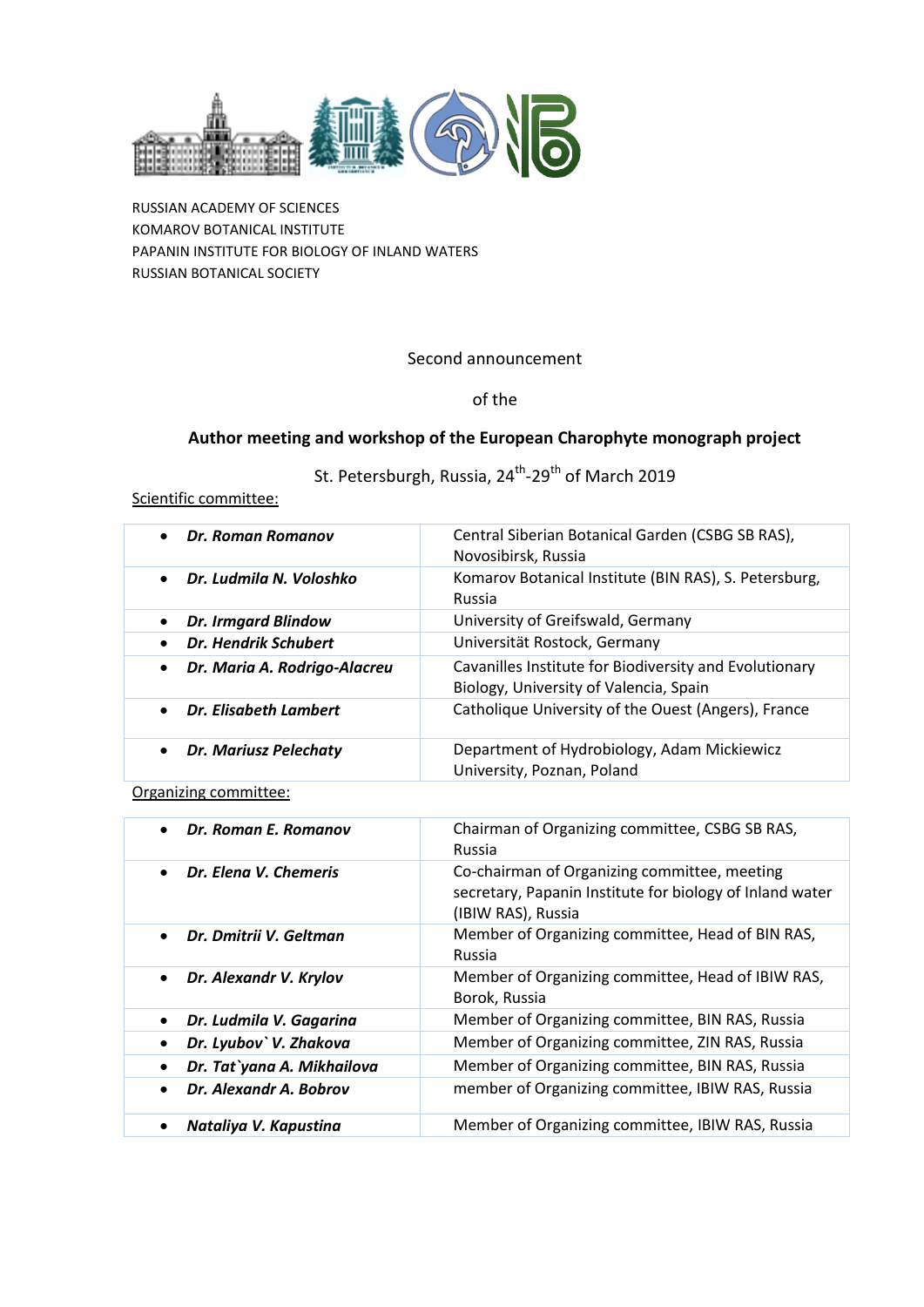#### **History**

This meeting is dedicated to the preparation of a European monograph on Charophytes, a project that started in 2017 and is targeting on the development of a commonly agreed concept of species delineation for Europe. In addition, it will compile all available data on distribution and ecology of Charophytes in Europe, serving a comprehensive overview for field ecologists as well as a basis for bioindication purposes.

#### **Aims**

1) Authors meeting, focusing on the harmonization of the structure of the species chapter and allowing for a discussion about the contents of the "main chapters"

2) Determination workshop, focusing on check of the voluminous material stored in the herbarium of the Komarov-Institute and allowing for discussion of species delineation concepts by comparison of the various determination keys in use

**Venue − Komarov Botanical Institute** (https://www.binran.ru/en/) St. Peterburg, Professor Popov str. 2 You can see the position of Botanical Garden (it the same Botanical Institute) near Petrogradskaya Metro station on interaktive map of St.Petersburg https://petersburgcard.com/en/interactive-map/



*The Komarov Botanical Institute of the Russian Academy of Sciences is one of the oldest scientific institutions in Russia. Emperor Peter I founded it in 1714 (according to other data - at the end of 1713) as the Pharmaceutical garden. Initially, his goal was the cultivation of medicinal plants for the needs of the army, but already in the first decades of its activity scientific collections were laid and the beginning of scientific work.*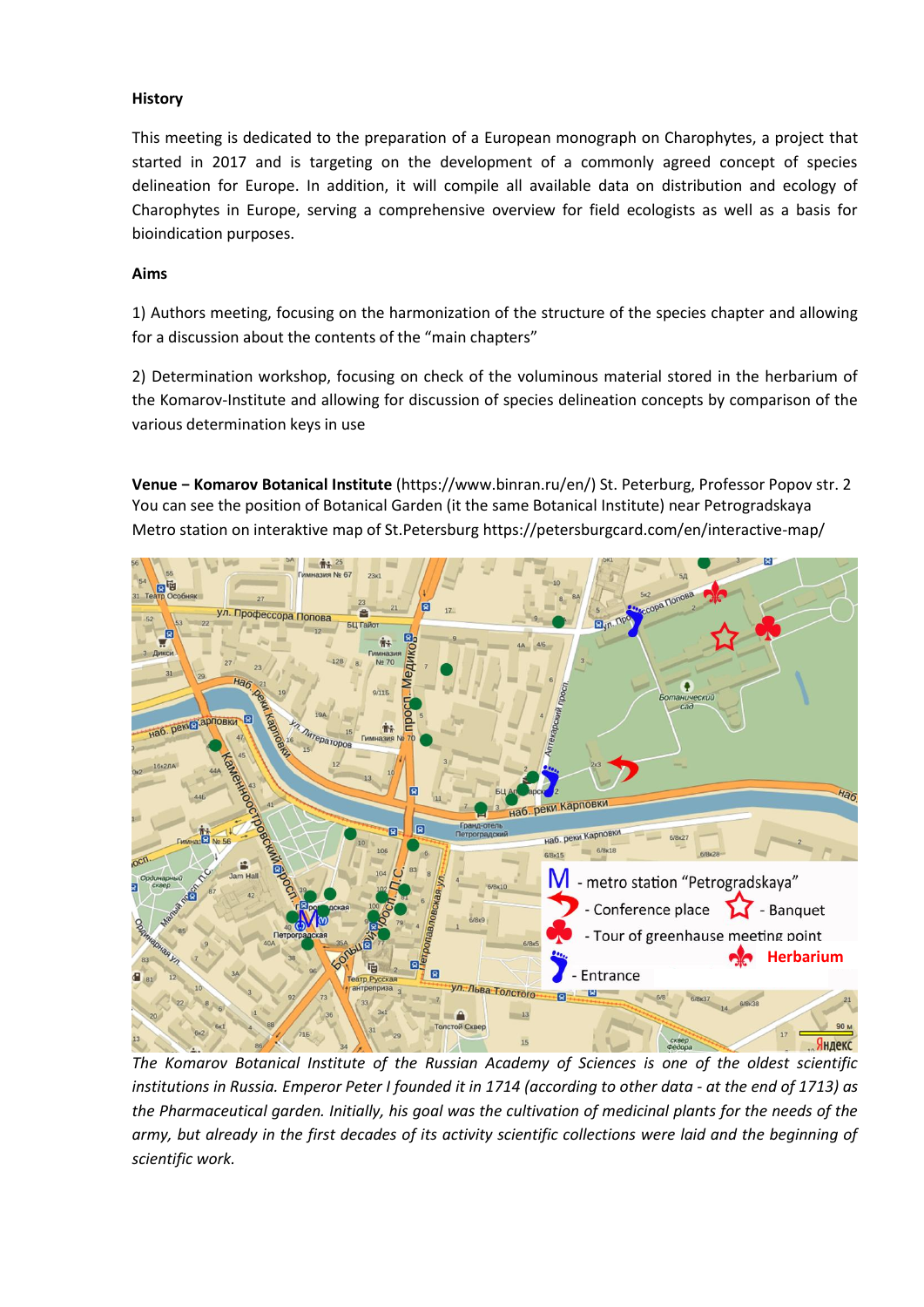You can see the position of Botanical Garden (it the same Botanical Institute) near Petrogradskaya Metro station on interactive map of St.Petersburg https://petersburgcard.com/en/interactive-map/

## **General schedule of events:**

| 24 <sup>th</sup> of March | Arrival;                                                                     |
|---------------------------|------------------------------------------------------------------------------|
| 25 <sup>th</sup> of March | 9.00-18.00 authors meeting (Komarov Institute); tour of greenhause           |
| 26 <sup>th</sup> of March | 09.00-18.00 Determination workshop (Herbarium of the Komarov-<br>Institute); |
| 27 <sup>th</sup> of March | Excursion to ponds in the vicinity of Peterhof;                              |
| 28 <sup>th</sup> of March | 09.00-13.00 Determination workshop (Herbar of the Komarov-Institute)         |
| 29 <sup>th</sup> of March | 14.00-18.00 Final discussion and "wrap-up";<br>Departure                     |

#### Working languages:

# *English. Registration fee: 25 Euro, which must be paid on arrival.*

## **Field trip and excursion by bus in Big Palace in Peterhof (the vicinity of St. Petersburgh)**



About 6 hours

The fee for the field trip and excursion is about *30 Euro*

An exursion in **Grand Palace (Bolshoi Dvoretz)** (see more http://www.visit-petersburg.ru/en/showplace/196858/) and field tripe to **Olgas pond**, where you can gather morphologically interesting specimen of the *Chara hispida*complex. In case of ice cover, which occurs often even in late march, we'll give our best to provide tools for safe drilling of holes. In any case have a look on the weather forecast and prepare yourselves with warm clothing and shoes or raincoats

and wellies accordingly when planning to attend the field trip.

#### **Jeneral Information**

**St.Petesburg is** Russia's second-largest city after Moscow, with 5 million inhabitants. It was founded by Emperor Peter the Great on 27 May 1703. Saint Petersburg is one of the most modern cities of Russia, as well as its cultural capital. See more: <http://www.saint-petersburg.com/>

#### **Weather**

The weather in Saint Petersburg in the month of march quwite cold comes from statistical datas on the last years. You can view the weather statistics for all the month: Temperature: about 0, -3°C; Snow showers 30% of time; Fog 20% of time; Sunny 13% of time. Very often a strong wind blows.

# **Please dress warmly!**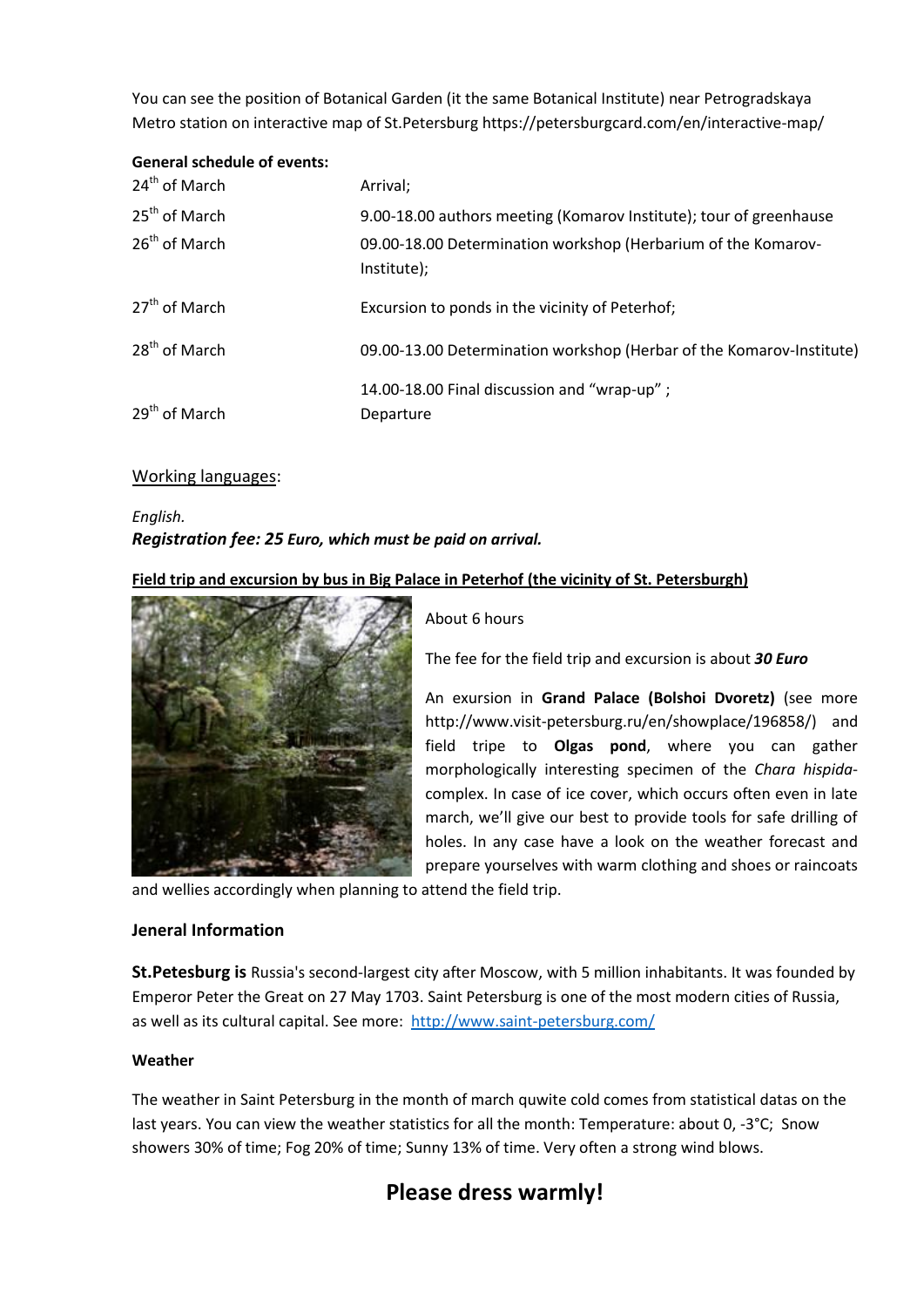## **Arrival**

## There are many ways to travel to **St. Petersburg:**

## **By Air**

The city's airport is called **Pulkovo** Airport, you will find him at: http://www.saintpetersburg.com/essentials/st-petersburg-airports/.

However, in case you don't get a good connection to Pulkovo, you may take one of the Moscow airports and take the high-speed train (Sapsan) from Moscow, which is a 3,5 hrs ride in a comfortable train. However, don't underestimate the time required to reach the Moscow train station from the respective airport! Information about Moscow airports: <https://www.moscow-airport.com/>

Information about the high-speed train Sapsan: https://www.russiantrain.com/sapsan

## **By train**

St. Petersburgh has four railway stations : Moscow Station (Moskovsky Vokzal), Vitebsk Station (Vitebsky Vokzal), Finland Station (Finlyandskiy Vokzal), Ladoga Station (Ladozhskiy Vokzal): http://www.saintpetersburg.com/essentials/train-stations/

A high-speed journey with Allegro train between the Finnish capital Helsinki and St. Petersburg takes just three and a half hours https://www.russiantrain.com/allegro

## **By car (only if you are really keen on it and very familiar with driving on snow & ice)**

We don`t recommend arrival by car. Both, cold weather as well as dense traffic will make it a challenge to you and border control will be another challenge probably – you are leaving EU, which means you have to fill in a lot of declarations, to get the car in as well as out.

**Important information: Don't use unofficial taxis close to the airport or railway stations! They are expansive and often not trustable! There are official taxis for fixed prices, clearly announced at the respective counters.**

Please send information about your arrivial (data, time, number flight or train) well in advance as soon as you know them. We will pick you up and / or organize transfer for you – in case we don't receive official support, the transfer to your hotel will cost you about 20 Euro per car ordered.

## **Visa procedure**

Most of you will need a Visa. Russia and EU have agreement about simplification of visa procedure (and special –cheaper - prices) if you have Invitation for scientific activities or you a participant of scientific program.

For the Visa, you need an invitation letter, which will be organized by our colleagues at the Komarov Botanical Institute. They need the following information from you:

- 1) A Copy of your actual passport
- 2) Your official work address
- 3) the city of the Russian consulate/embassy you will apply for your Visum.

**For all who have not yet done: Please send these data as soon as possible to:** [<lechem@ibiw.y](mailto:hydrophytes2015@gmail.com)aroslavl.ru> or <leczem@mail.ru>